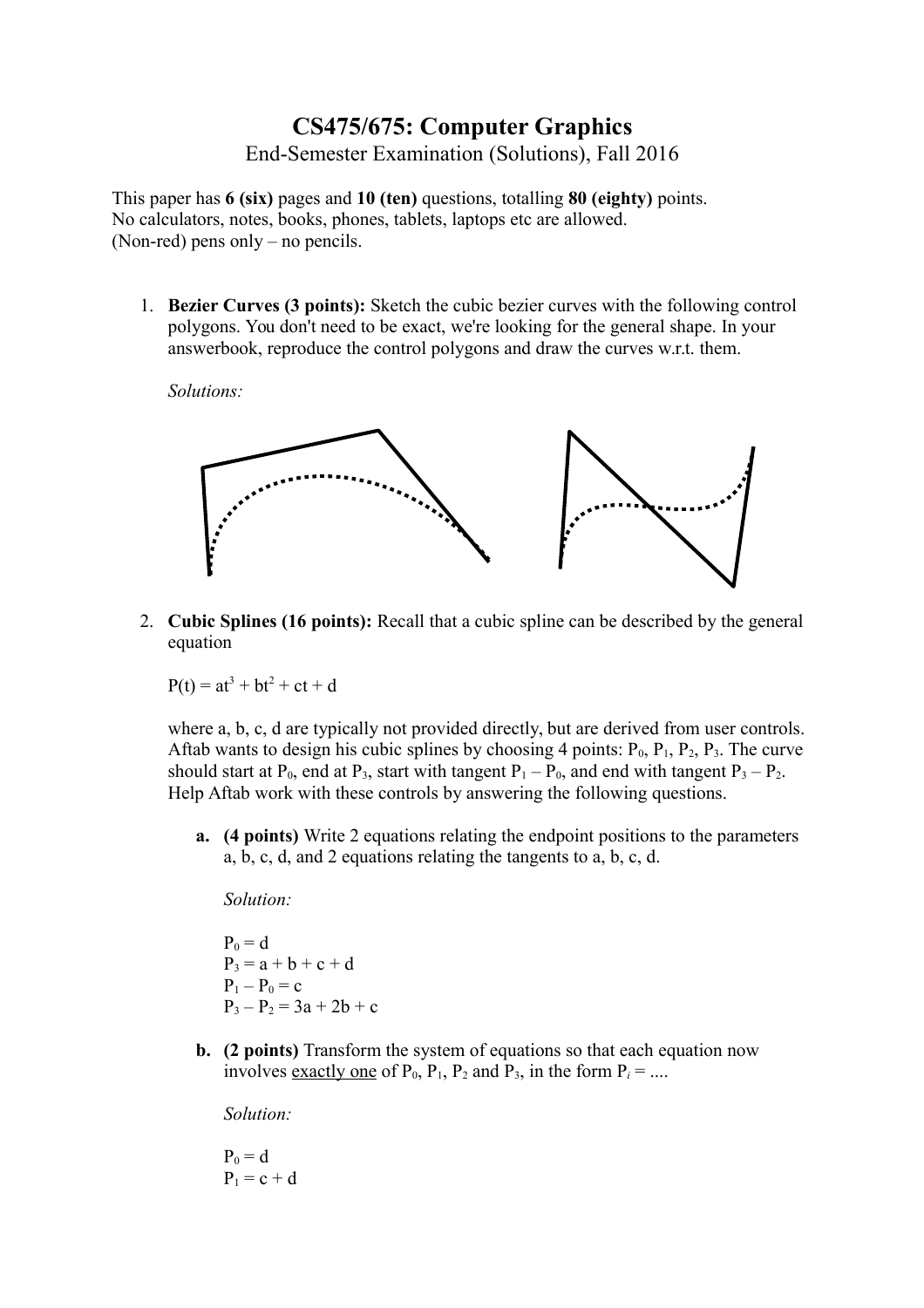$P_2 = -2a - b + d$  $P_3 = a + b + c + d$ 

**c. (2 points)** Write the constraint matrix C for the splines.

*Solution:*

$$
C = \begin{bmatrix} 0 & 0 & 0 & 1 \\ 0 & 0 & 1 & 1 \\ -2 & -1 & 0 & 1 \\ 1 & 1 & 1 & 1 \end{bmatrix}
$$

**d. (6 points)** Solve the system of equations in (a) or (b) and write down the realvalued spline basis functions H*i*(t) in the following expression:

$$
P(t) = P_0 H_0(t) + P_1 H_1(t) + P_2 H_2(t) + P_3 H_3(t)
$$

*Solution:*

$$
[H_0(t) H_1(t) H_2(t) H_3(t)]^T = (C^{-1})^T [t^3 t^2 t 1]^T
$$
, where

| $C^{-1}$ | $\mathbf{1}$                                                           | $-1$ | $\begin{bmatrix} -1 \\ 2 \end{bmatrix}$ |  |
|----------|------------------------------------------------------------------------|------|-----------------------------------------|--|
|          | $\begin{vmatrix} 1 & 1 & 1 \\ -1 & -2 & 1 \\ -1 & 1 & 0 \end{vmatrix}$ |      |                                         |  |
|          |                                                                        |      |                                         |  |
|          | $\overline{0}$                                                         |      |                                         |  |

Hence:

$$
H0(t) = t3 - t2 - t + 1
$$
  
\n
$$
H1(t) = t3 - 2t2 + t
$$
  
\n
$$
H2(t) = -t3 + t2
$$
  
\n
$$
H3(t) = -t3 + 2t2
$$

**e. (2 points)** Imagine that instead of the tangent controls, Aftab wanted the curve to pass through each of  $P_0$ ,  $P_1$ ,  $P_2$ , and  $P_3$ . Is the number of cubic splines satisfying this property (i) zero, (ii) one, or (iii) infinite? Briefly explain your answer.

*Solution:*

(iii) Infinite. The free parameters are the particular values of t at which the curve passes through  $P_1$  and  $P_2$ . For different choices of values, different curves are obtained.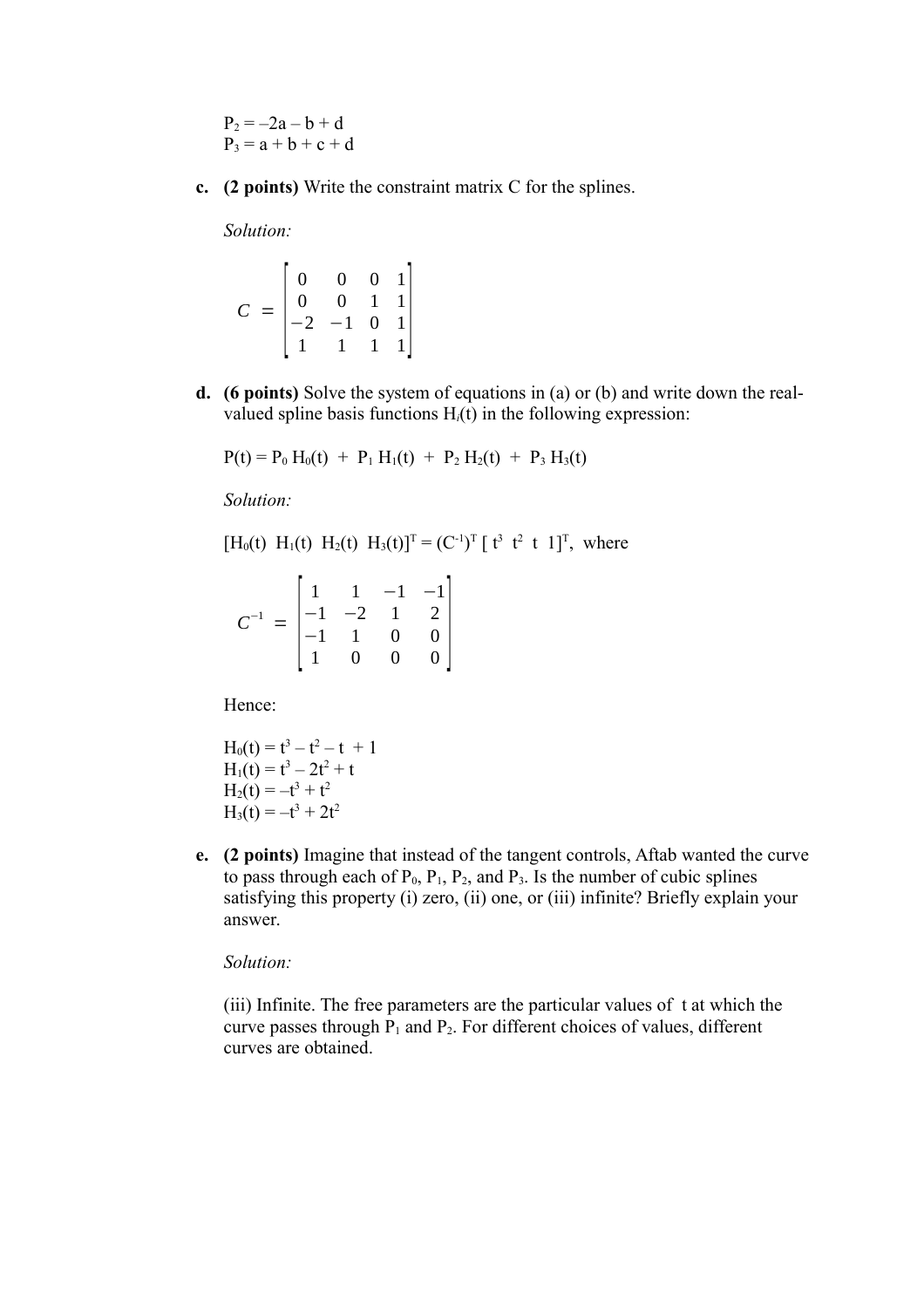#### 3. **Geometry (25 points):**

**a. (2 points)** Given the triangle of the figure below, how would you compute its unit normal *N*? Write the formula.



*Solution:*

$$
N = (\mathbf{p}_1 - \mathbf{p}_0) \times (\mathbf{p}_2 - \mathbf{p}_0) / || (\mathbf{p}_1 - \mathbf{p}_0) \times (\mathbf{p}_2 - \mathbf{p}_0) ||
$$

**b. (3 points)** A plane passes through a 3D point  $O$  and has a unit normal  $N$ , as shown in the figure below. Consider a point *Q* outside the plane. How would you compute the distance from *Q* to the plane? Write the formula. (Hint: consider using a dot product somehow.)



#### *Solution:*

Distance =  $|(\boldsymbol{0} - \boldsymbol{0}) \cdot \boldsymbol{N}|$  *(full credit even if you omit the absolute value)* 

**c. (2 points)** For two curve segments to be joined together, define:

(i)  $C_0$ -continuity (ii)  $C_1$ -continuity

*Solution:*

(i)  $C_0$ -continuity: The curves meet at the junction.

(ii)  $C_1$ -continuity: The curves meet and have the same first derivative at the junction. *(Ok if you write they have the same slope/tangent, but see G1 continuity.*  $-0.5$  *for omitting to write that they meet, i.e. are*  $C_0$ *-continuous.)*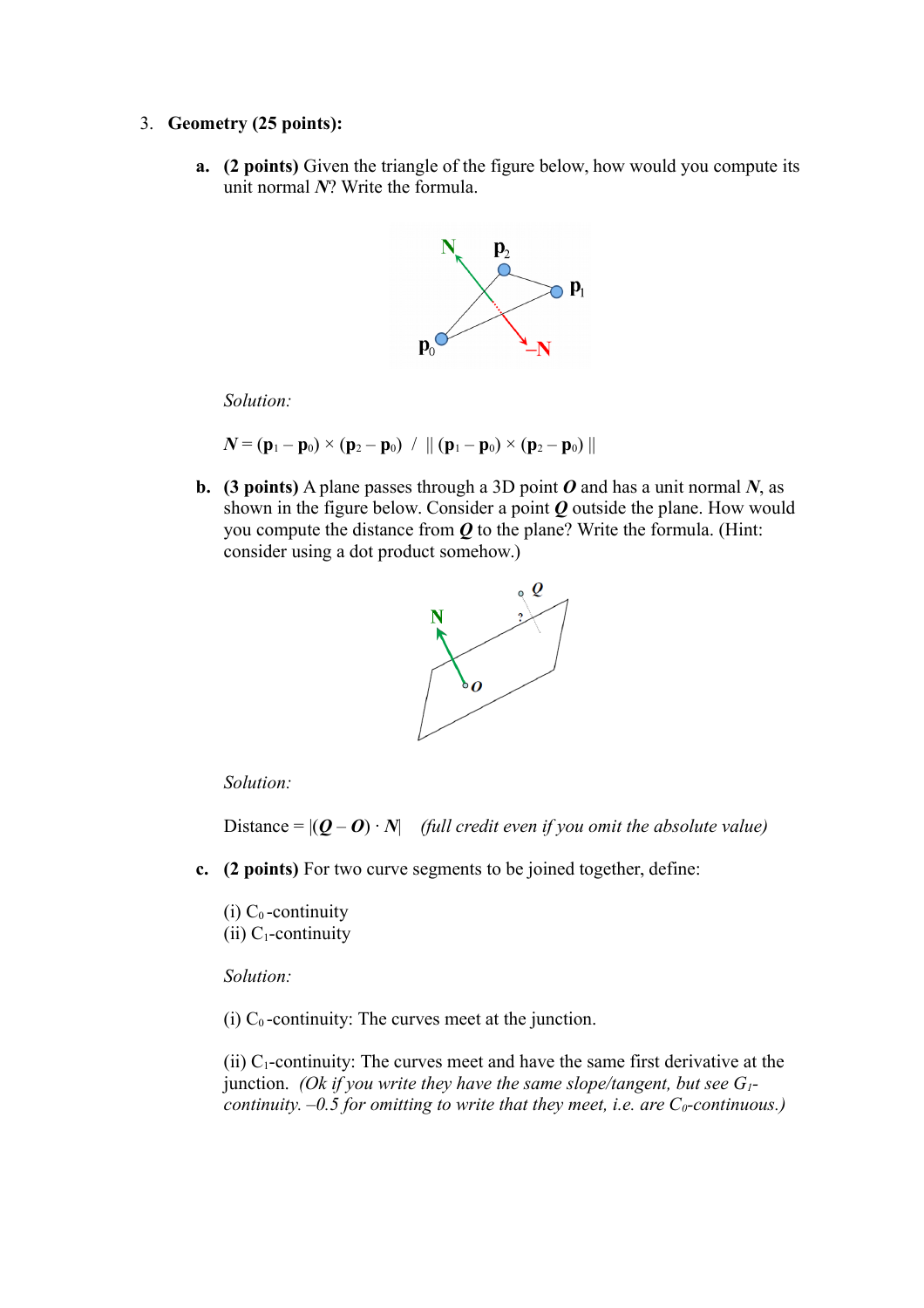**d. (3 points)** True or false? No explanations needed.

(i) If an object is transformed by a rotation, transforming its surface normal vectors by the same rotation will leave them perpendicular to the surface.

*Solution:* True, since a rotation is a rigid transform (not true in general).

(ii) The inverse of a rotation matrix is always equal to its transpose.

*Solution:* True. It's an orthonormal matrix.

(iii) Mapping a 2D image onto a surface in 3D always causes distortions in the resulting texture on that surface.

*Solution:* False. In the trivial case, the surface could be planar. But even otherwise, it's possible to map the image to any developable surface (one which can be unrolled into a plane without stretching or shrinking, e.g. a cylinder) without metric distortion (changing distances, measured on the surface, between points).

**e. (4 points)** Which of the following operations are valid? Write "Valid" or "Invalid" for each one in your answerbook.

#### *Solution:*

| (i) Position = Scalar $*$ Position        | Invalid        |
|-------------------------------------------|----------------|
| $(ii)$ Direction = Position – Position    | <b>Valid</b>   |
| $(iii)$ Position = Position + Direction   | <b>Valid</b>   |
| $(iv)$ Direction = Direction + Direction  | <b>Valid</b>   |
| (v) Position = Position $-$ Position      | Invalid        |
| $(vi)$ Position = Position + Position     | <b>Invalid</b> |
| $(vii)$ Direction = Position + Direction  | Invalid        |
| $(viii)$ Direction = Scalar $*$ Direction | Valid          |
|                                           |                |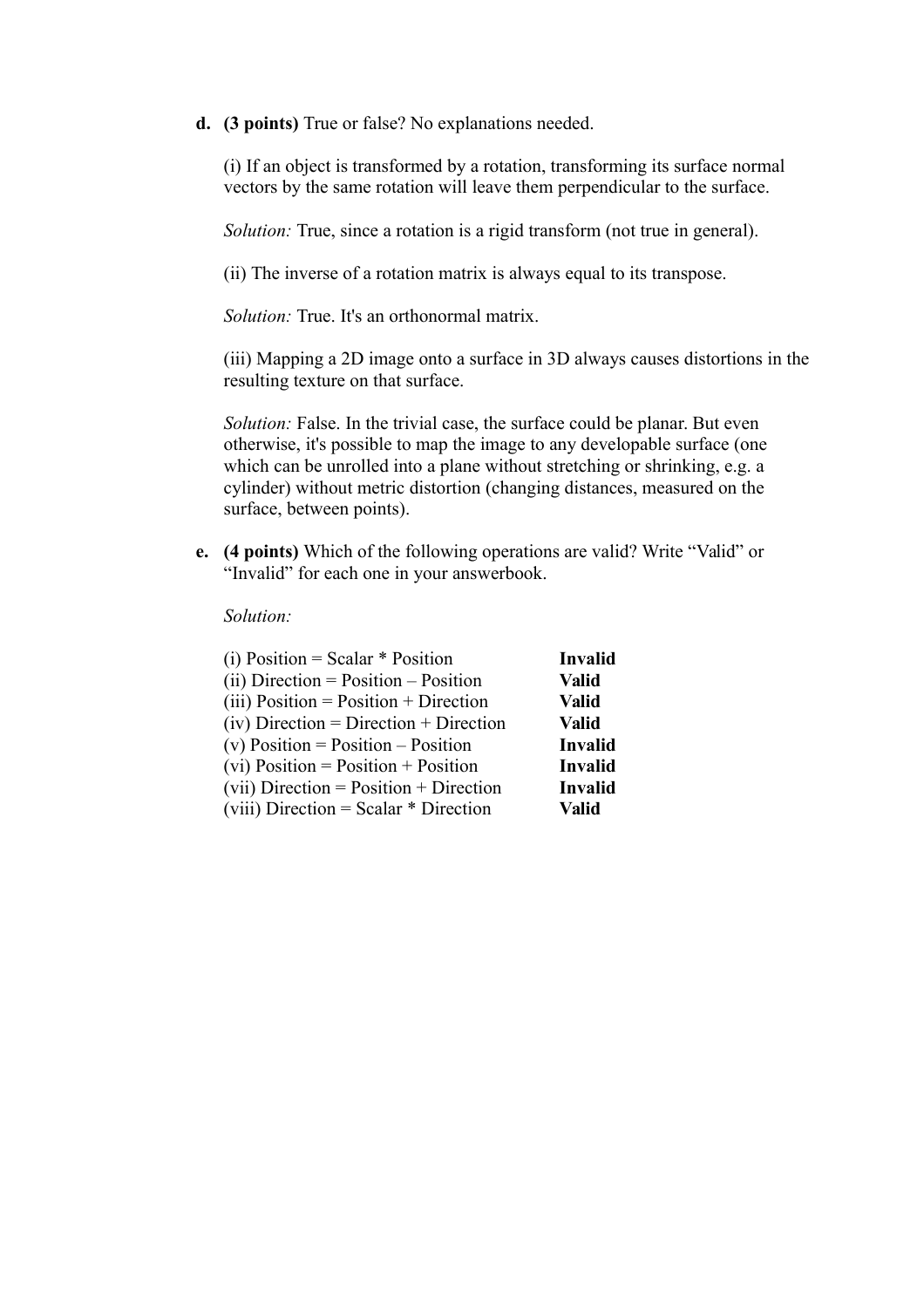**f. (11 points)** We'll use the following notation for 2D transformation matrices:

T(*x*, *y*): Translates a point by  $(x, y)$  $R(a)$ : Rotates anti-clockwise around the origin by *a* degrees S(*sx*, *sy*): Scales the coordinates of a point, relative to the origin, by (*sx*, *sy*)

You are given a unit square with minimum corner  $(0, 0)$ , as shown below:



(i) **(3 points)** Sketch the final result of applying  $M = S(0.5, 1) \times T(1, 2) \times R(-$ 45) to the square. Remember: we apply transforms right-to-left. Don't forget to draw the coordinate axes, with necessary markings

*Solution:*



(ii) **(3 points)** Using the notation above (T, R and S), and without explicitly using an inverse operation (e.g.  $T^{-1}(x, y)$ ), write an expression for the inverse of the transformation M.

*Solution:*  $R(45) \times T(-1, -2) \times S(2, 1)$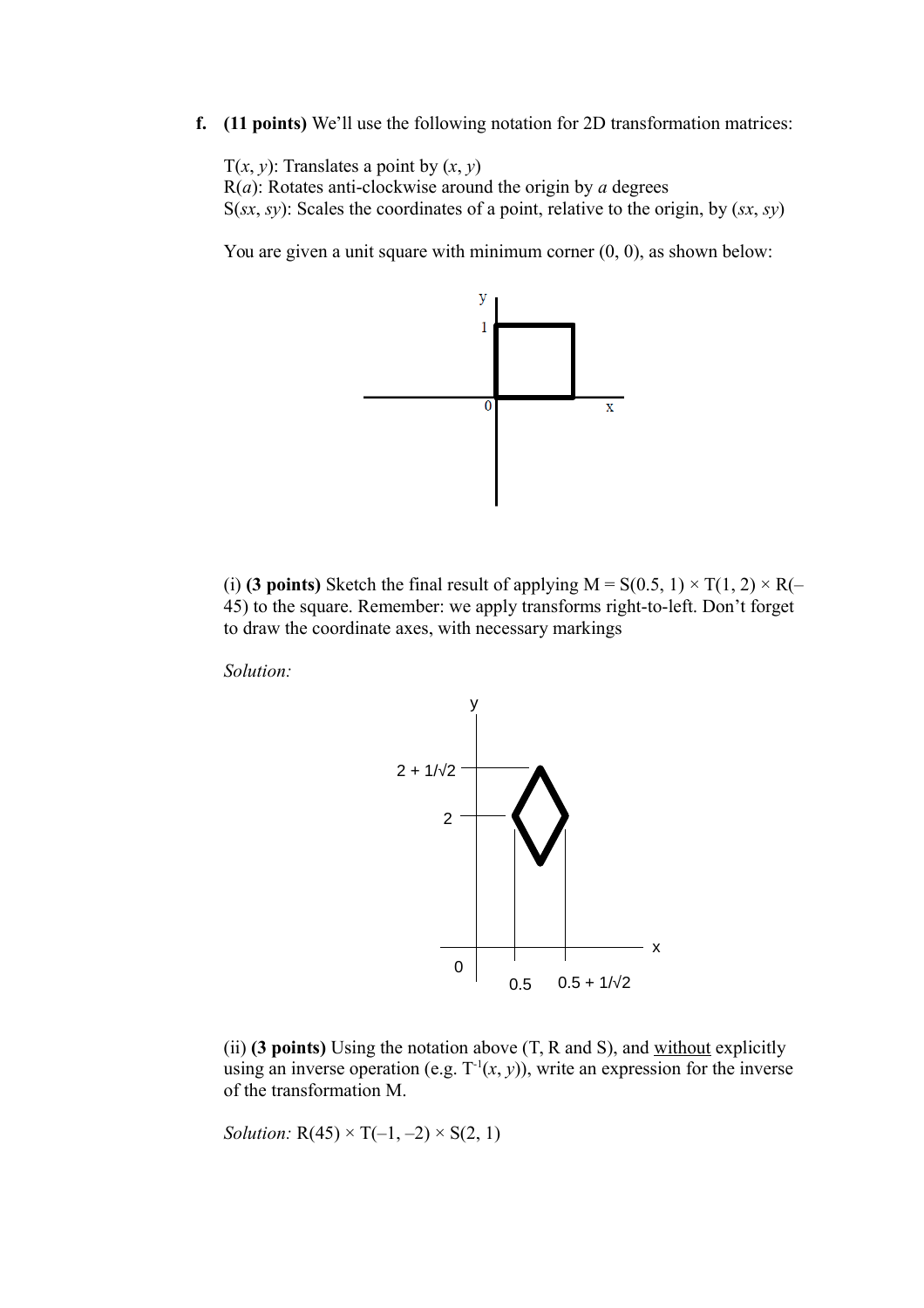(iii) **(3 points)** Write the three  $3x3$  matrices representing  $S(0.5, 1)$ ,  $T(1, 2)$  and  $R(-45)$  in homogeneous coordinates.

*Solution:*

$$
S(0.5,1) = \begin{bmatrix} 0.5 & 0 & 0 \\ 0 & 1 & 0 \\ 0 & 0 & 1 \end{bmatrix}
$$

$$
T(1,2) = \begin{bmatrix} 1 & 0 & 1 \\ 0 & 1 & 2 \\ 0 & 0 & 1 \end{bmatrix}
$$

$$
R(-45) = \begin{bmatrix} \frac{1}{\sqrt{2}} & \frac{1}{\sqrt{2}} & 0 \\ -\frac{1}{\sqrt{2}} & \frac{1}{\sqrt{2}} & 0 \\ 0 & 0 & 1 \end{bmatrix}
$$

(iv) **(2 points)** Bianca wants to find the distance between the transformed square and the point (10, 10). To do this, she multiplies (10, 10) by the inverse transformation obtained in (ii) to transform it to the local frame of the square, and then computes the distance in this frame. Is Bianca correct in doing this? Why or why not?

*Solution:* No, this is incorrect. The non-unit scaling of 0.5 along X messes up the distances. If all transforms in the chain were rigid (rotations or translations), things would be ok.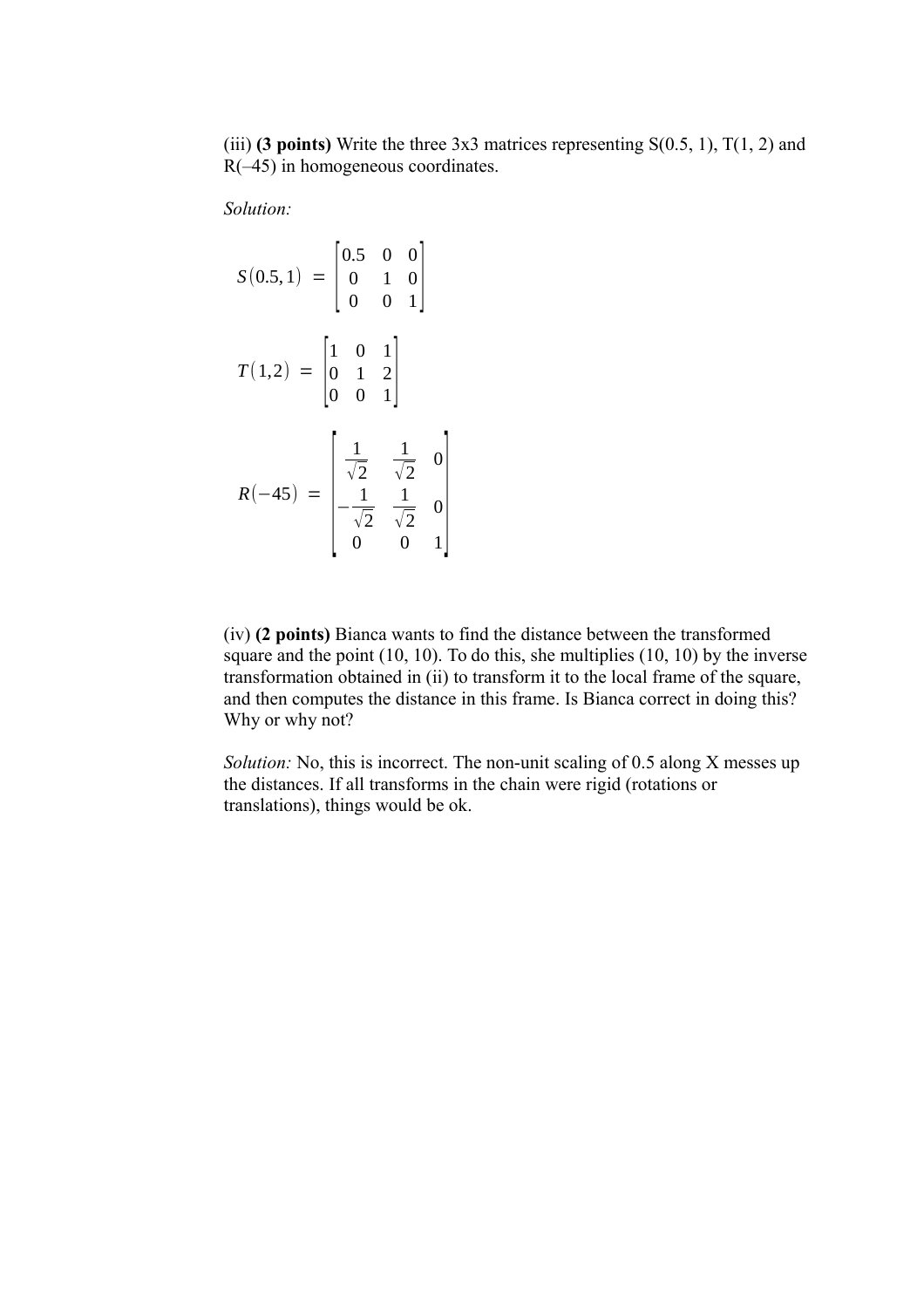### 4. **Real-Time Graphics and the GPU (12 points):**

**a. (3 points)** The *painter's algorithm* for hidden surface removal is an alternative to the Z-buffer algorithm that instead sorts scene objects by distance and then draws them starting from the furthest away, with each overwriting (or "overpainting") what has previously been drawn. Describe two situations where this algorithm will not work well.

*Solution (other answers possible):*

(1) Lots of polygons overlapping the same point when projected (too much overdrawing)

(2) Two polygons overlapping in depth (need to be split for a well-defined sorted order)

**b. (2 points)** What will happen if you use the following OpenGL code for drawing?

```
void drawSquare()
{
   glVertex3f( 0, 0, 0); glVertex3f(10, 0, 0);
   glVertex3f(10, 10, 0); glVertex3f( 0 ,10, 0);
}
void display()
{
   glClear(GL_COLOR_BUFFER_BIT);
  glMatrixMode(GL_MODELVIEW); glLoadIdentity();
   glBegin(GL_QUADS);
   glColor3f(0.0, 1.0, 0.0); drawSquare();
   glTranslatef(10, 0, 0);
   glColor3f(1.0, 0.0, 0.0); drawSquare();
   glEnd();
}
```
*Solution:* Calling glTranslatef, which changes the modelview matrix, is invalid within a glBegin/glEnd block. The code will (typically) silently throw a GL\_INVALID\_OPERATION error and ignore the command. (*It does NOT produce two side-by-side squares.)*

**c. (1 point)** Modern GPUs have unified shader cores, instead of separate cores for fragment processing and vertex processing. Why is this a good thing? Clearly describe one advantage.

*Solution:* Vertices and fragments are processed one after the other (first vertices, then fragments), so the same circuitry can be reused for vertex and fragment processing, increasing the amount of die area doing active computation at any given time.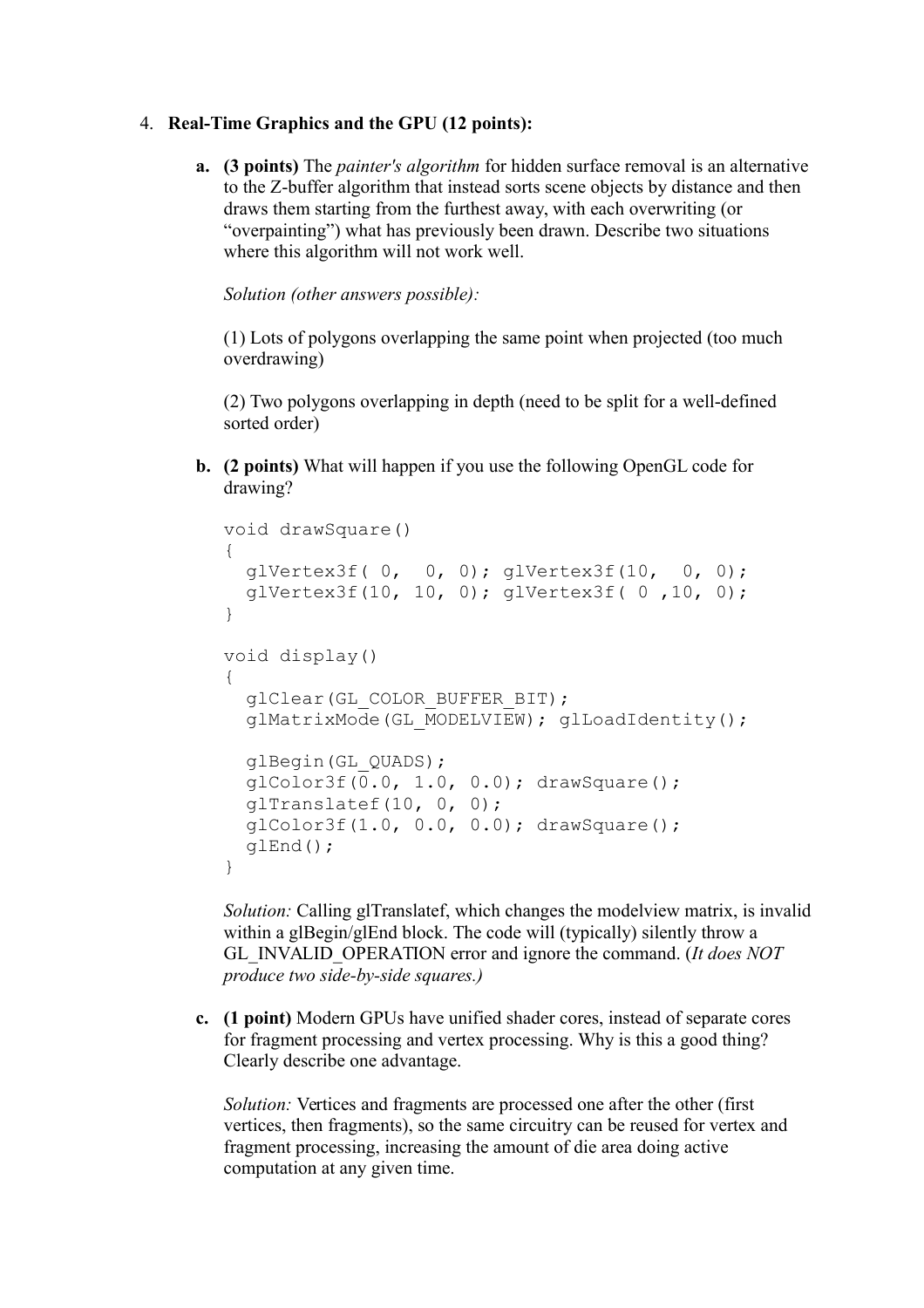**d. (6 points)** A hierarchical Z-buffer extends the standard Z-buffer by adding a pyramid of downsampled versions of it. According to its inventors:

"The basic idea of the Z pyramid is to use the original Z buffer as the finest level in the pyramid and then combine four Z values at each level into one Z value at the next coarser level by choosing the farthest Z from the observer. Every entry in the pyramid therefore represents the farthest Z for a square area of the Z buffer. At the coarsest level of the pyramid there is a single  $Z$  value which is the farthest Z from the observer in the whole image."

The hierarchical Z-buffer allows a large occluded object to be rejected quickly, without generating and rejecting each of its fragments individually. Describe in detail (pseudocode is ok) how this test would work. Assume you are testing a single large polygon and you want to check, as quickly as possible, if it is completely occluded or not. You don't need to provide geometric calculations, just indicate the general flow of logic.

#### *Solution:*

**Algorithm** isOccluded(Z\_buffer\_node *N*, Polygon *P*)

Let *B* be the bounding box of *N* on the screen Let *Z* be the smallest depth value of *P* within *B* (infinity if P outside B)

if  $Z \geq N$ *max* $Z$ return true

if *N* has no children return false

For  $i = 0$  to 3 if (!isOccluded(*N.child*[*i*], *P*)) return false

return true

*(Several folks lost points for omitting "within B". It doesn't work if Z is the smallest depth of the whole polygon, or of just its vertices.)*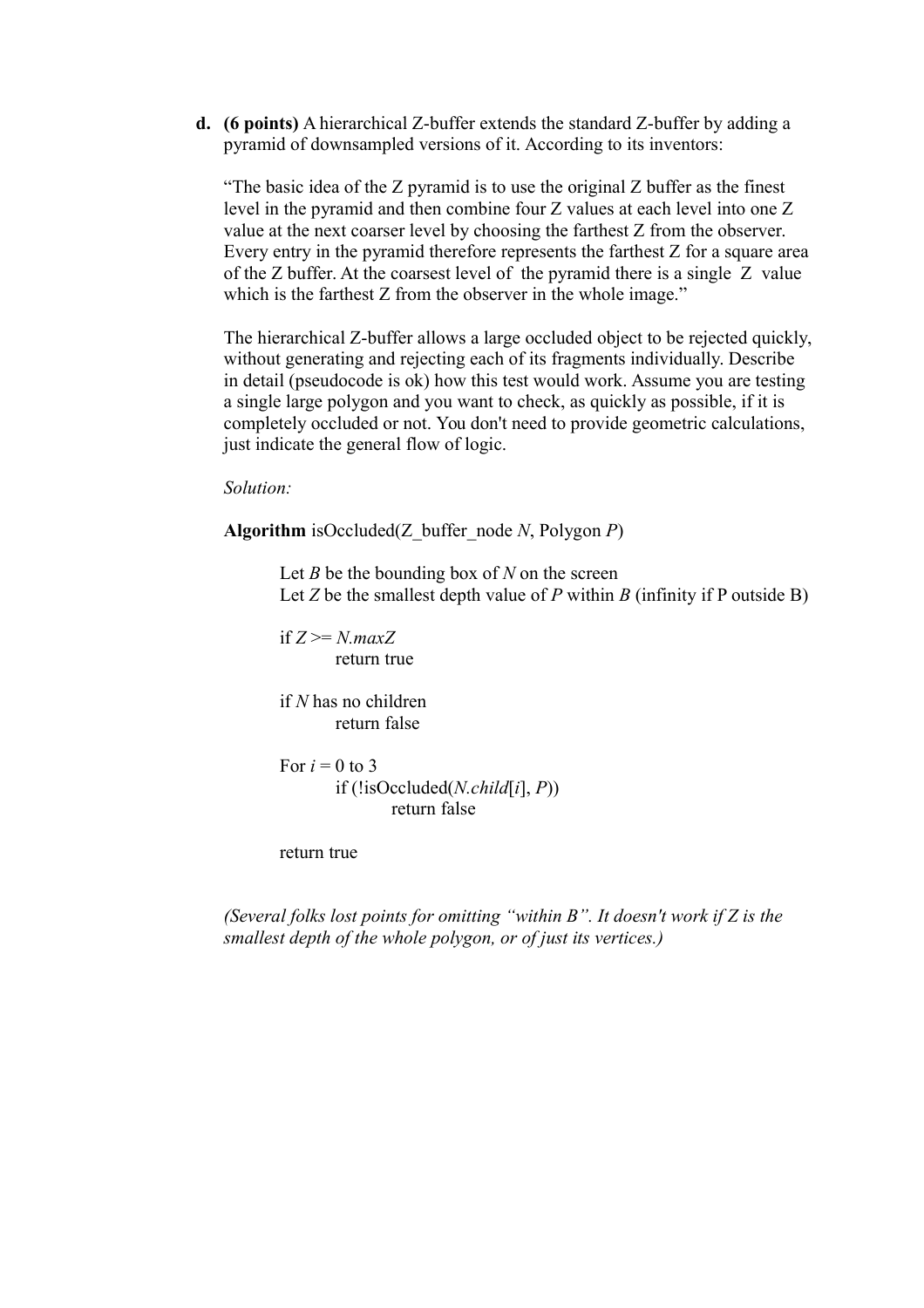### 5. **Raytracing and Largescale Rendering (6 points):**

**a. (2 points)** Chinmay is writing a renderer which will draw scenes using a perspective projection. To accelerate rendering of very large scenes, he plans to use a level of detail hierarchy. Arrange these representations in order of increasing distance (from the observer) at which they should be used:

single impostor

environment map

simplified mesh with 50K polygons

collection of impostors

original mesh with 1M polygons

simplified mesh with 500 polygons

*Solution:*

original mesh with 1M polygons

simplified mesh with 50K polygons

simplified mesh with 500 polygons

collection of impostors

single impostor

environment map

**b. (2 points)** Motion blur occurs when the object being photographed moves across the frame while the shutter is open. Explain how this effect can be simulated in a raytracer.

*Solution:* Distribute rays over time. *1 point for saying blend entire frames rendered at different times (ideally, there should be some independent jittering in the time domain of rays at different pixels).*

**c. (2 points)** State one visual effect that standard backwards raytracing is ideally suited to handle, and one effect that it is very poor at handling. No need for explanations.

*Solution (several valid answers):*

Good: Specular (mirror) reflection Bad: Diffuse inter-reflections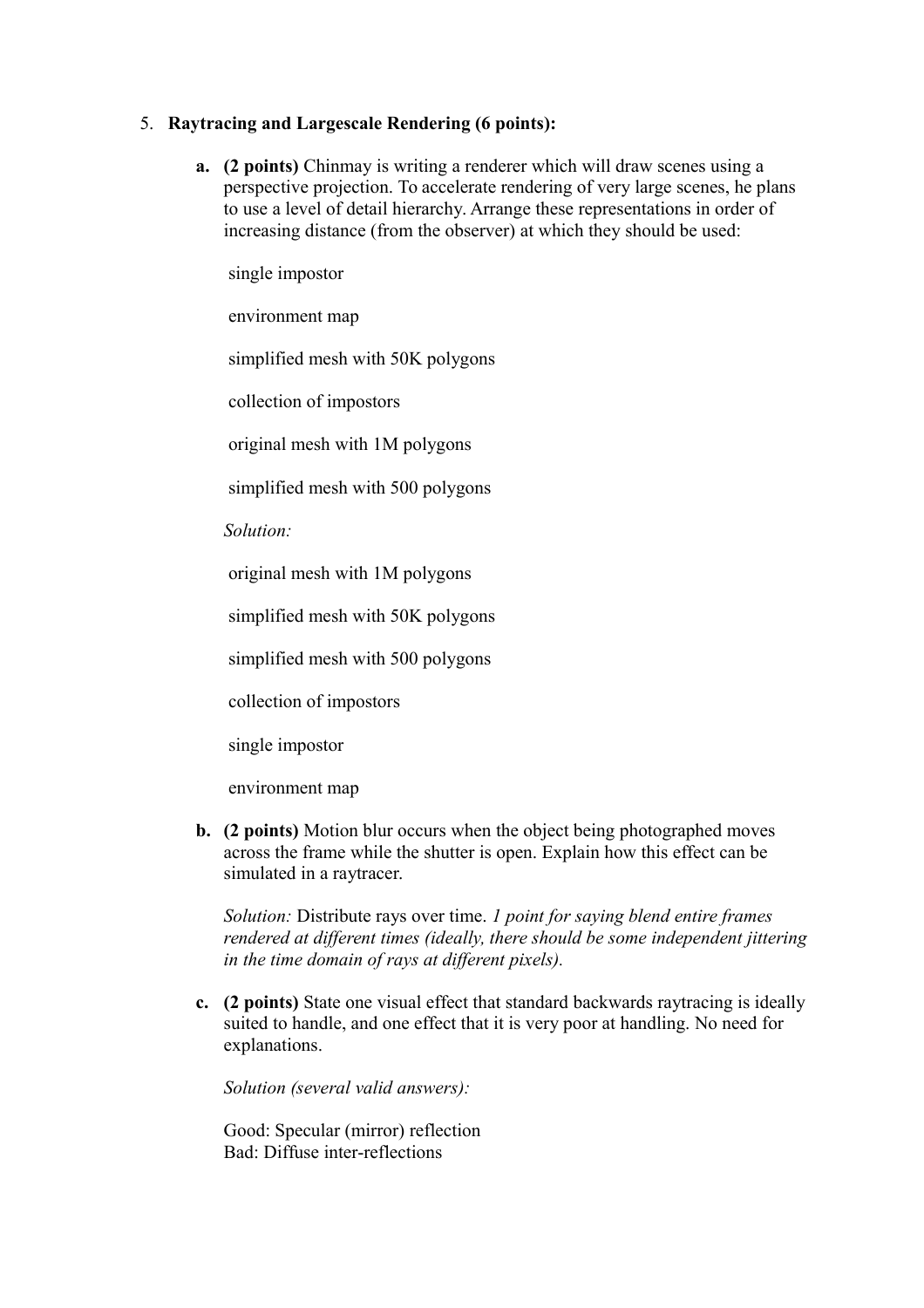6. **Polygon Meshes (4 points):** Recall that a polygon mesh consists of a set of polygonal faces, joined to each other at edges. Two faces are said to be *connected* to each other if there is an unbroken sequence of faces between them, where each successive pair of faces is joined along an edge. A *connected component* of a mesh is a set of faces in which every pair is connected. A *maximal* connected component is one that cannot be enlarged by adding a new face. Describe a reasonably efficient algorithm to find all maximal connected components of a mesh.

## *Solution:*

- **a.** Put all faces in a set S (e.g. by having an actual set, or by adding a boolean flag to each face) and start a new connected component.
- **b.** Do depth first search (DFS) on the graph whose nodes are mesh faces, and edges are every pair of adjacent faces. Start from an arbitrary face drawn from S. For every face visited by DFS, remove it from S and add it to the current connected component.
- **c.** If S has any faces left, start a new connected component and repeat Step (b).
- 7. **Antialiasing (2 points):** Succinctly describe the difference between pre-filtering and post-filtering to reduce aliasing when rendering an object with a fine textured pattern.

## *Solution:*

**Pre-filtering:** Downsample the texture using a lowpass filter to roughly match its resolution after projection onto the screen, BEFORE rendering.

**Post-filtering:** Render the scene at an extra-high resolution and downsample it using a lowpass filter to output resolution, AFTER rendering.

*(Too many people answered the question in general terms, not for the specific scenario mentioned in the question. And you do need to mention downsampling at the end of the post-filtering step, that is the actual filtering part.)*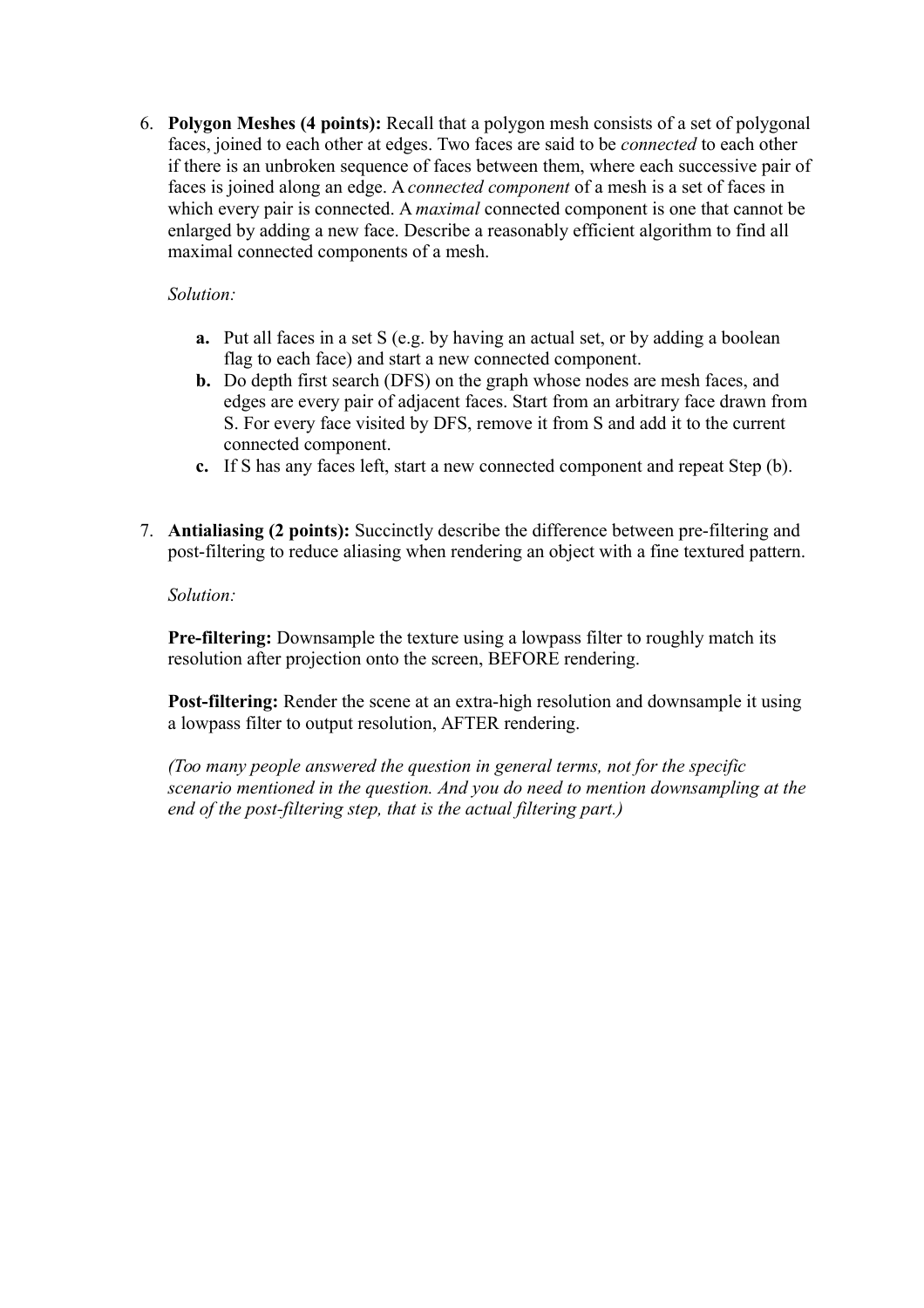8. **Forward Kinematics (5 points):** Suppose that you have the following robotic arm (see figure below). Its base is affixed to the origin of the world coordinate system. The first segment has length  $l_1$  and can rotate freely about the origin by an angle  $\theta_1$  wrt to the x-axis. The second segment has length  $l_2$  and can rotate freely by an angle  $\theta_2$  about the joint *p* that connects the first and second segments. Compute the 2D position of the end joint *q* in the world coordinate system, in terms of  $l_1$ ,  $l_2$ ,  $\theta_1$ ,  $\theta_2$ . Show your derivation (you get no points without the derivation).



#### *Solution:*

From coordinate geometry, we first derive the position of **p**:

$$
p_x = l_1 \times \cos(\theta_1)
$$
  

$$
p_y = l_1 \times \sin(\theta_1)
$$

From this, we can obtain the position of **q** by adding the offset of the second link:

$$
q_x = p_x + l_2 \times \cos(\theta_1 + \theta_2)
$$
  
\n
$$
q_y = p_y + l_2 \times \sin(\theta_1 + \theta_2)
$$

Substituting, we get the final result:

$$
q_x = l_1 \times \cos(\theta_1) + l_2 \times \cos(\theta_1 + \theta_2)
$$
  
\n
$$
q_y = l_1 \times \sin(\theta_1) + l_2 \times \sin(\theta_1 + \theta_2)
$$